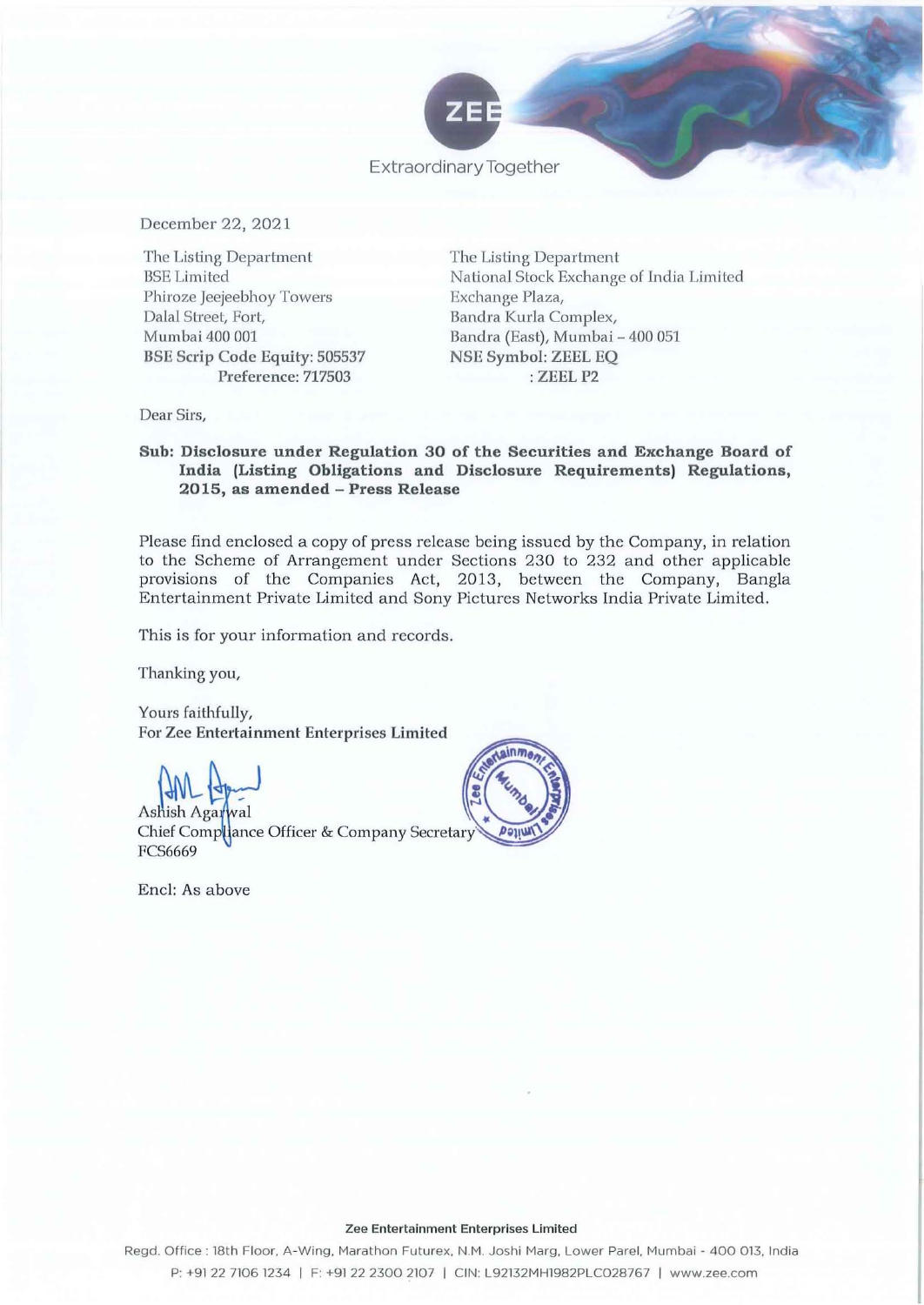

# **SONY PICTURES NETWORKS INDIA AND ZEE ENTERTAINMENT ENTERPRISES LTD. SIGN DEFINITIVE AGREEMENTS TO MERGE**

*Combined Company to Deliver Premium Content with a Robust Consumer Experience across Platforms*

*Synergies between SPNI & ZEEL to enhance the Combined Company's Content Creation Capabilities and Drive Digital Platform Growth*

**[Mumbai – December 22, 2021] Sony Pictures Networks India Private Limited (SPNI)** and **Zee Entertainment Enterprises Ltd. (ZEEL)** today announced that they have signed definitive agreements to merge ZEEL with and into SPNI and combine their linear networks, digital assets, production operations and program libraries. The agreements follow the conclusion of an exclusive negotiation period during which ZEEL and SPNI conducted mutual due diligence. After closing, the new combined company will be publicly listed in India. The closing of the transaction is subject to certain customary closing conditions, including regulatory, shareholder, and thirdparty approvals.

Under the terms of the definitive agreements, SPNI will have cash balance of **USD \$1.5 Bn** (assuming an INR:USD exchange rate of 75:1) at closing, including through infusion by the current shareholders of SPNI and the promoters (founders) of ZEEL, to enable the combined company to drive sharper content creation across platforms, strengthen its footprint in the rapidly evolving digital ecosystem, bid for media rights in the fast-growing sports landscape and pursue other growth opportunities.

SPNI is an indirect subsidiary of Sony Pictures Entertainment Inc. (SPE). Under the transactions contemplated by a non-compete agreement, SPE, through a subsidiary, will pay a non-compete fee to certain promoters (founders) of ZEEL, which will be used by such promoters (founders) to infuse primary equity capital into SPNI, entitling the promoters (founders) of ZEEL to acquire shares of SPNI, which would eventually equal approximately 2.11% of the shares of the combined company on a post-closing basis. After the closing, SPE will indirectly hold a majority 50.86% of the combined company, the promoters (founders) of ZEEL will hold 3.99%, and the other ZEEL shareholders will hold a 45.15% stake.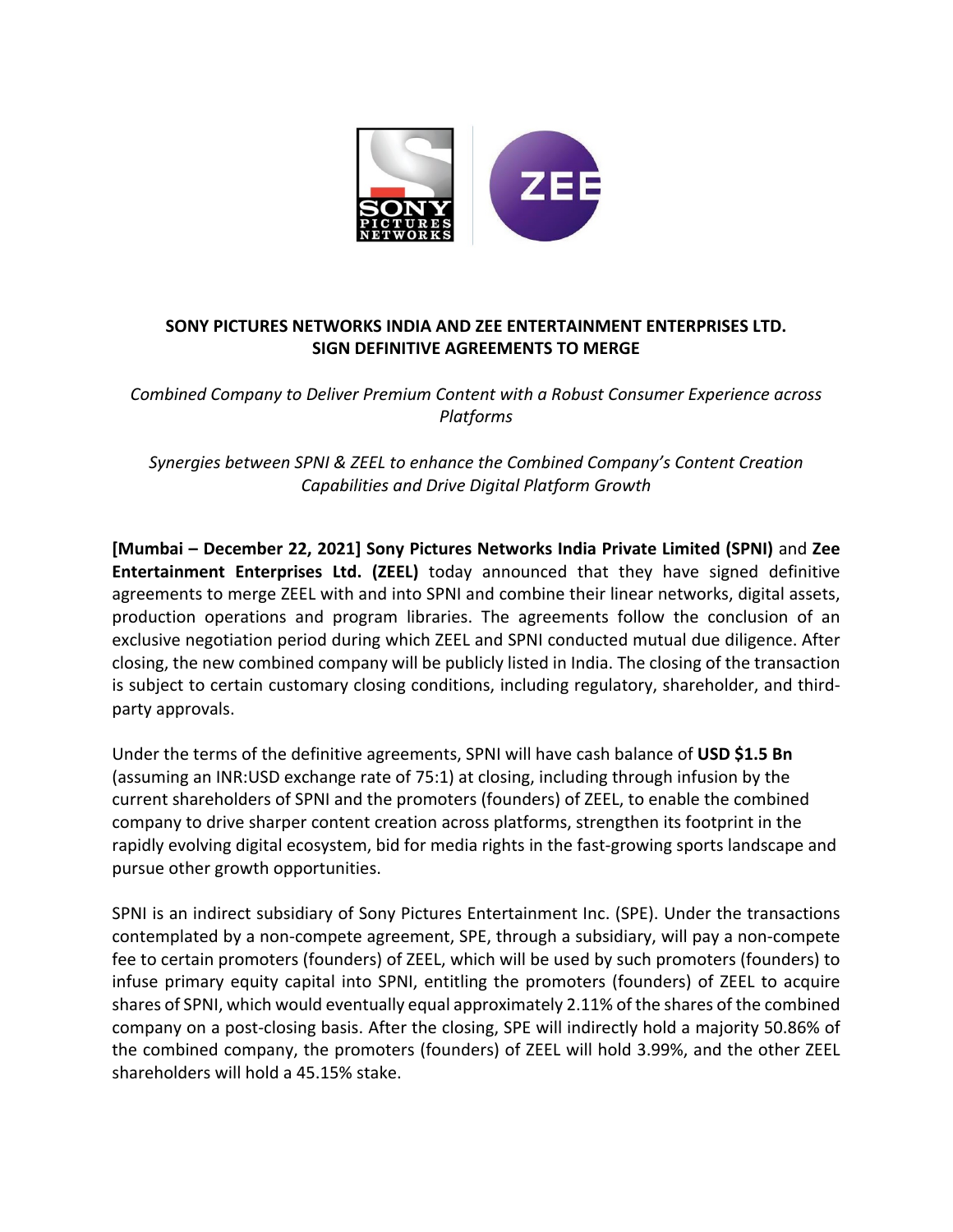**Mr. Punit Goenka** will lead the combined company as its Managing Director & CEO. The majority of the board of directors of the combined company will be nominated by the Sony Group and will include the current **SPNI Managing Director and CEO, Mr. N.P. Singh**. On closing, Mr. Singh will assume a broader executive position at SPE as Chairman, Sony Pictures India (a division of SPE) reporting to **Mr. Ravi Ahuja**, SPE's Chairman of Global Television Studios and SPE Corporate Development.

The combination of ZEEL and SPNI is expected to achieve business synergies and given their relative strengths in scripted, factual and sports programming, respective distribution footprints across India and iconic entertainment brands, the combined company should be well-positioned to meet the growing consumer demand for premium content across entertainment touchpoints and platforms. The seamless blend of rich expertise in content creation, deep consumer insights and success across entertainment genres is expected to drive the combined company's ability to accrue higher shareholder value. Under the stewardship of the Sony Group, a global leader in consumer technologies, gaming and entertainment, the combined company is expected to be able to better compete with the world's largest streaming players.

As part of the definitive agreements, the promoters (founders) of ZEEL have agreed to limit the equity that they may own in the combined company to 20% of its outstanding shares. This construct does not provide the promoters (founders) of ZEEL any pre-emptive or other rights to acquire equity of the combined company from the Sony Group, the combined company or any other party. Any shares purchased by the promoters (founders) of ZEEL, must be in compliance with all applicable laws including any pricing guidelines.

Commenting on this development, **Mr. Punit Goenka,** MD & CEO, ZEE Entertainment Enterprises Ltd. said, *"It is a significant milestone for all of us, as two leading media & entertainment companies join hands to drive the next era of entertainment filled with immense opportunities. The combined company will create a comprehensive entertainment business, enabling us to serve our consumers with wider content choices across platforms. I am immensely grateful to the teams at ZEEL, SPE and SPNI for their efforts, that swiftly led us to this point within the stipulated timelines. This merger presents a significant opportunity to jointly take the businesses to the next level and drive substantial growth in the global arena. I look forward to working with the guidance of the esteemed members of the combined company's board to unlock the potential of this merger, and I wish N.P. Singh all the best in his new role at SPE. His contribution to the Indian media & entertainment industry has been invaluable. I am most certain that our collective wisdom, rich experience and expertise will lead to a more value accretive and exciting company for our shareholders and employees, and a more engaging one for our customers and partners."*

*"Today marks an important step in our efforts to bring together some of the strongest leadership teams, content creators, and film libraries in the media business to create extraordinary entertainment and value for Indian consumers,"* said **Mr. Ravi Ahuja,** SPE's Chairman of Global Television Studios and SPE Corporate Development. *"I want to thank Punit and his team at ZEEL and the small army of people at SPE and SPNI who have worked so hard to get us to this point.*